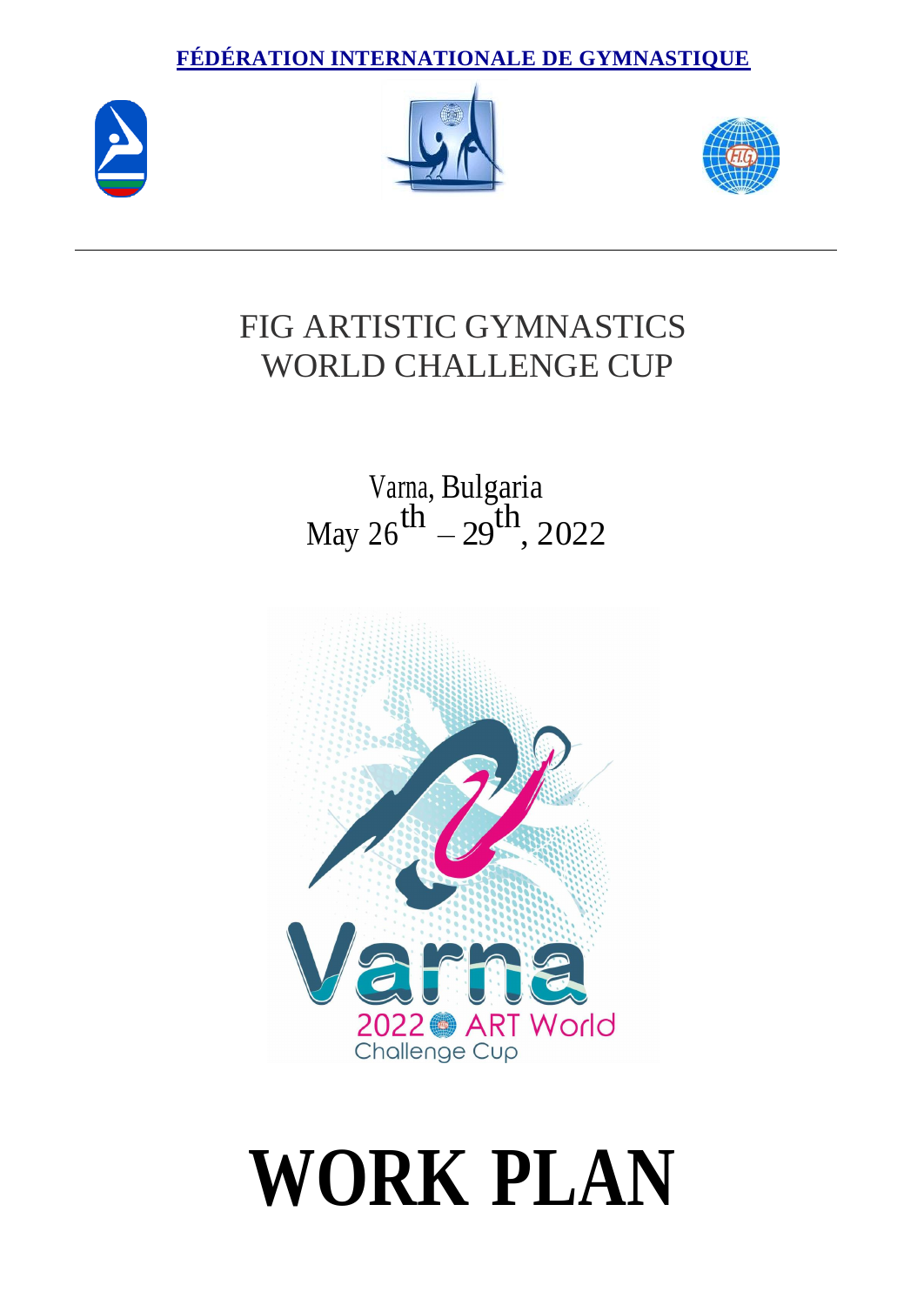| <b>Table of Contents</b>                                                                  |  |
|-------------------------------------------------------------------------------------------|--|
|                                                                                           |  |
|                                                                                           |  |
|                                                                                           |  |
|                                                                                           |  |
|                                                                                           |  |
|                                                                                           |  |
|                                                                                           |  |
|                                                                                           |  |
|                                                                                           |  |
|                                                                                           |  |
|                                                                                           |  |
| INFORMATION DESK – NO BOXES – All the information will be send on email and on WhatsApp 8 |  |
|                                                                                           |  |
|                                                                                           |  |
|                                                                                           |  |
|                                                                                           |  |
|                                                                                           |  |
|                                                                                           |  |
|                                                                                           |  |
|                                                                                           |  |
|                                                                                           |  |
|                                                                                           |  |
|                                                                                           |  |
|                                                                                           |  |
|                                                                                           |  |
|                                                                                           |  |
|                                                                                           |  |
|                                                                                           |  |
|                                                                                           |  |
|                                                                                           |  |
|                                                                                           |  |
|                                                                                           |  |
|                                                                                           |  |
|                                                                                           |  |
|                                                                                           |  |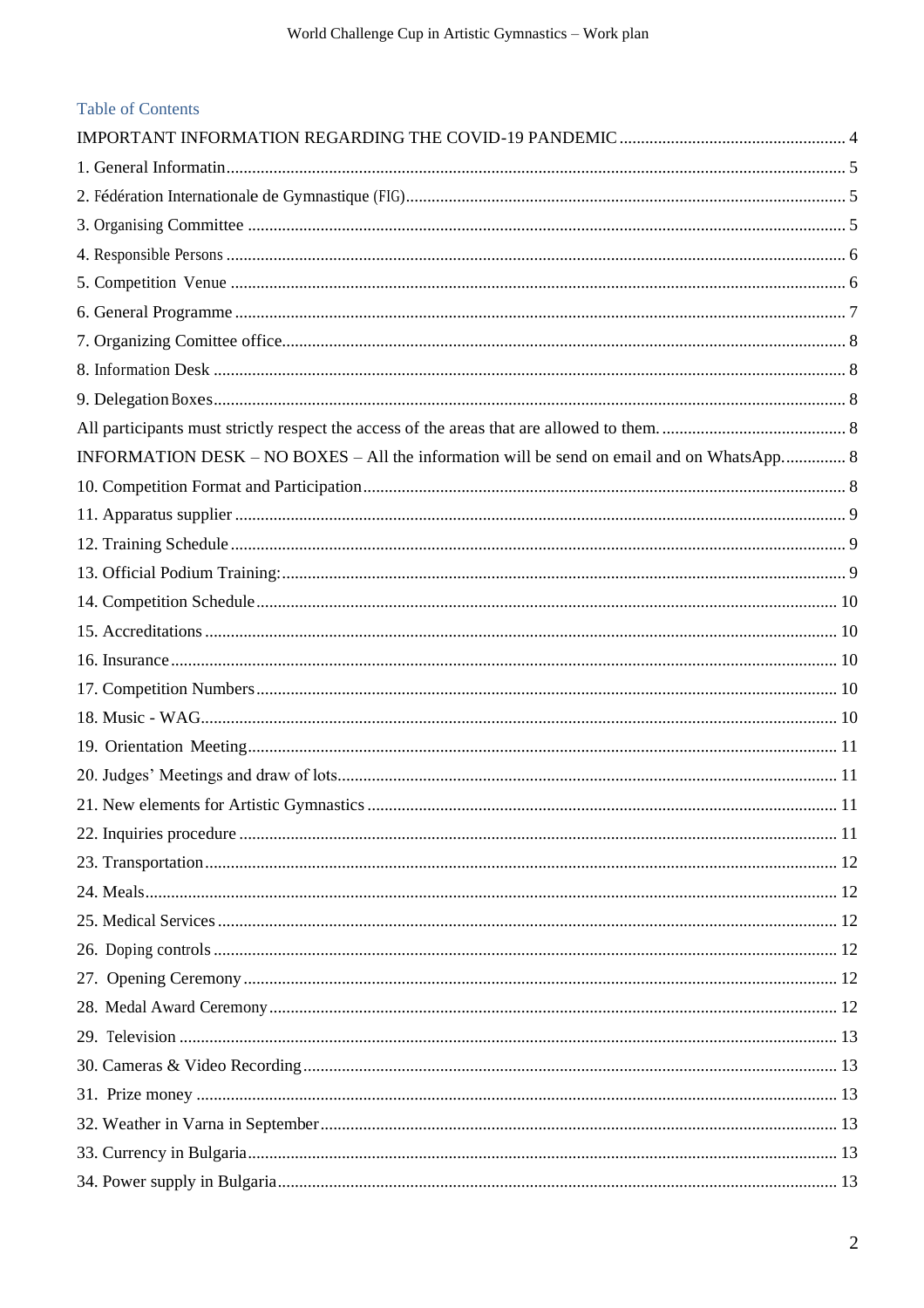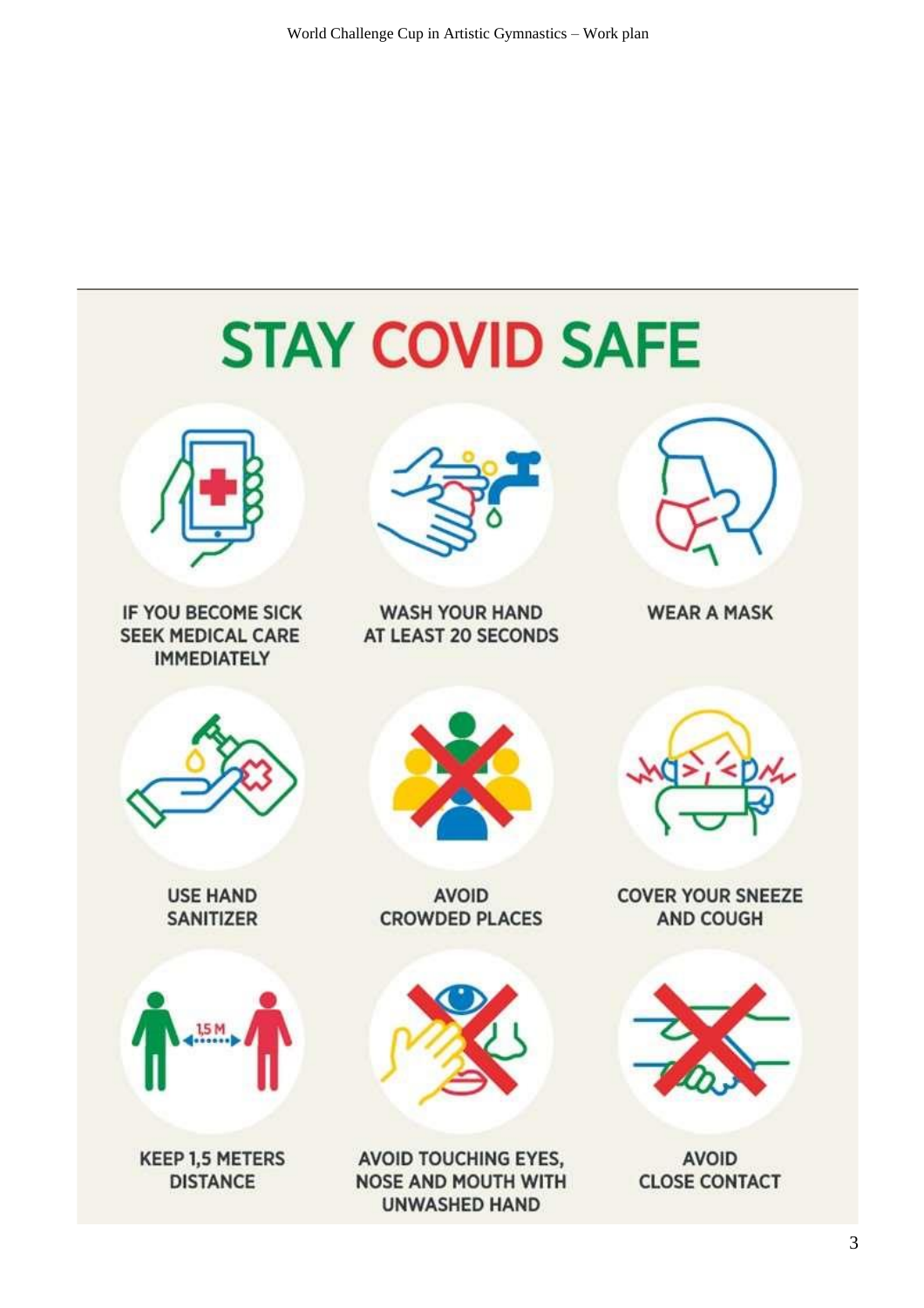# <span id="page-3-0"></span>**IMPORTANT INFORMATION REGARDING THE COVID-19 PANDEMIC**

The fundamental principle during the VARNA FIG ARTISTIC GYMNASTICS World Challenge Cup' 22 during the Covid-19 pandemic is to Protect and Be Protected by wearing a mask, sanitizing, distancing, and respecting the recommendations of "FIG Official Medical Guidelines" as well as the requirements of the Bulgarian Health Ministry.

It is the responsibility of the National Federations (NF) to verify the up-to-date travel information before departure to Bulgaria on:<https://www.mfa.bg/en/>

It is the responsibility of the NF to ensure that in addition to their normal insurance they have sufficient insurance in place to cover any COVID-19-related costs for all their delegations' members. The LOC of the event accepts no liability for any claims relating to the cancellation of the event due to COVID-19 or medical costs for any COVID-19 related illness that may affect a NF delegation member during the event.

In case your team members need PCR tests made in Bulgaria to enter your country, a request needs to be made during the accreditation. The cost of 1 PCR test is 70 EUR or 30 EUR QUICK TEST, to be borne by each NF concerned.

In addition to this, please note that no separate transportation will be arranged. In case your country wants transport only for their team, they should contact the LOC to check this possibility and the respective additional payment.

<span id="page-3-1"></span>For those of you, who have received invitations from the Bulgarian Ministry of Youth and Sports, please also remember to bring a copy of the invitation for the Border control.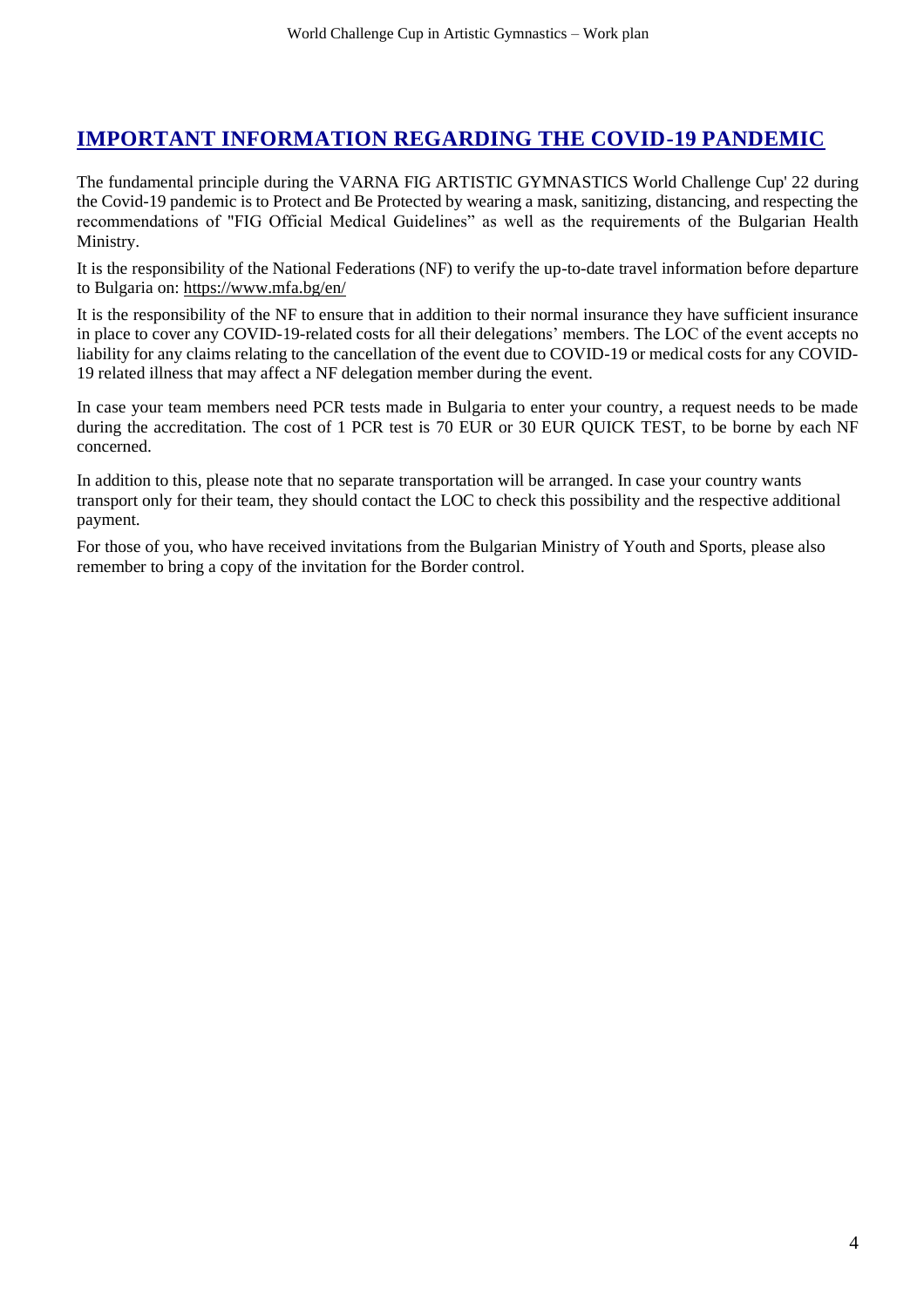# **1. General Informatin**

This competition will be organized under the following FIG rules, as valid in the year of the competition, except for any deviation mentioned in these World Challenge Cup for Artistic Gymnastics:

- Statutes
- Code of Ethics
- Code of Conduct
- **•** Technical Regulations
- License Rules
- Code of Points and relevant Newsletters, and Helpdesk
- General Judges' Rules
- Specific Judges' Rules for Artistic Gymnastics
- Medical Organization of FIG Competitions and Events
- **Anti-Doping Rules**
- FIG Framework for Safeguarding Athletes and other Participants from Harassment and abuse in Sport during Events
- Media Rules
- **Apparatus Norms**
- Rules for Advertising and Publicity
- **Accreditation Rules**
- Rules for Awards Ceremonies

*and subsequent decisions of the FIG Executive Committee*

FIG Men's Artistic Gymnastics Technical Delegate – Alvaro Sousa – MAG Expert FIG Women's Artistic Gymnastics Technical Delegate – Vesna Stare Crnjac – WAG Expert

#### <span id="page-4-0"></span>**2. Fédération Internationale de Gymnastique (FIG)**

Fédération Internationale de Gymnastique (FIG) Contact Person Artistic Gymnastics: Stéphane Détraz Avenue de la Gare 12A 1003 Lausanne Tel: +41 (0)21 321 55 10 / Direct: +41 (0)21 321 55 33 Fax: +41 (0)21 321 55 29 Email: sdetraz@fig-gymnastics.org Website: http://www.gymnastics.sport

### <span id="page-4-1"></span>**3. Organising Committee**

|                         | <b>Bulgarian Gymnastics Federation</b>     |
|-------------------------|--------------------------------------------|
|                         | 75, Vasil Levski, Blvd                     |
|                         | 1040 Sofia, Bulgaria                       |
| <b>LOCAL ORGANIZING</b> | Contact persons: Mr. Krasimir Dunev        |
| <b>COMMITTEE</b>        | Tel. +359 2 930 06 14                      |
|                         | Fax +359 2 980 06 26                       |
|                         | E-mail MAG&WAG: gymnasticsevents@gmail.com |
|                         | Event website: http://www.gymnastics.bg    |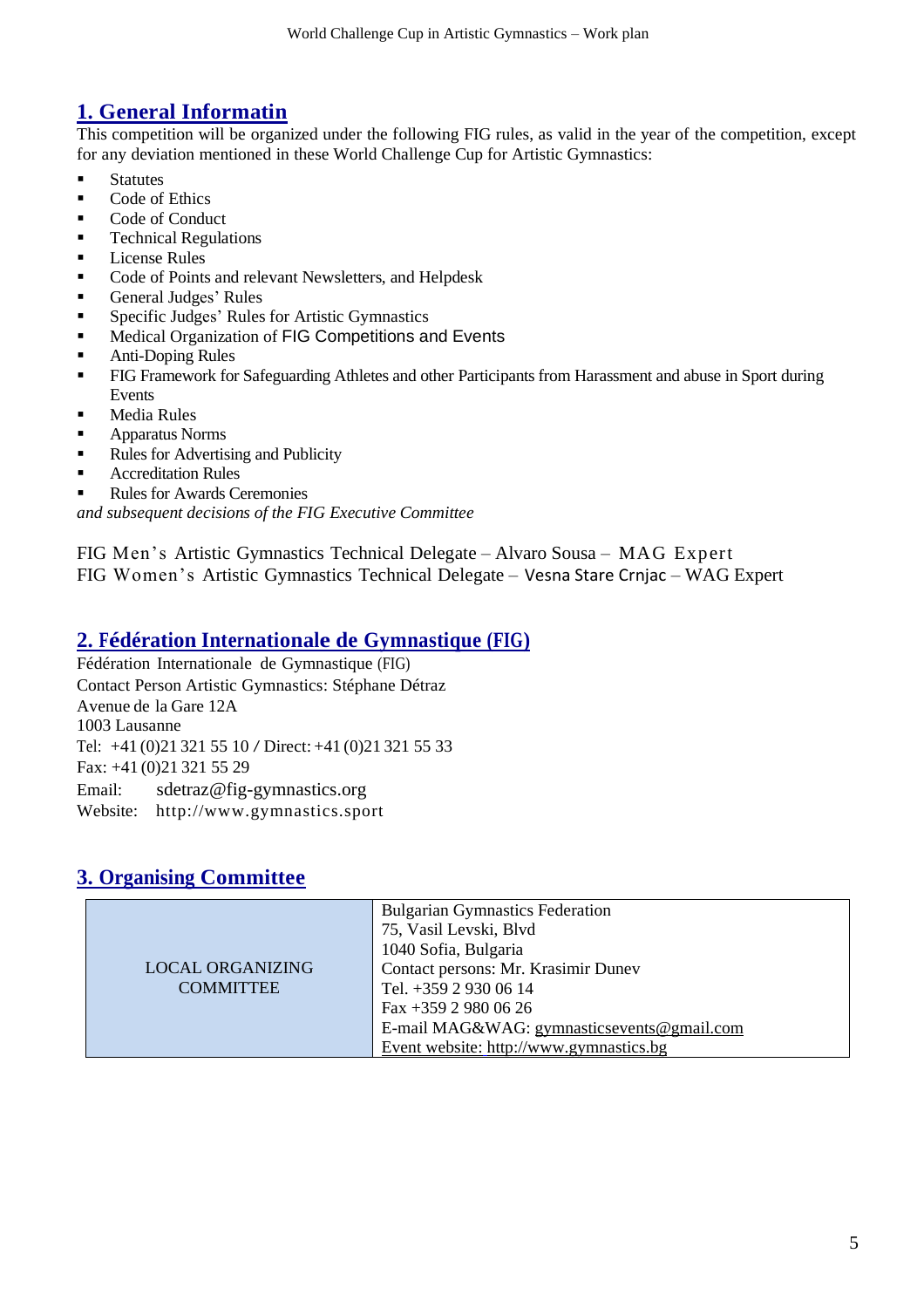# <span id="page-5-0"></span>**4. Responsible Persons**

| <b>LOC</b> President                           | <b>Iordan Iovtchev</b>                                         |
|------------------------------------------------|----------------------------------------------------------------|
| President BGF/ Event Manager                   | <b>Krasimir Dunev</b>                                          |
| <b>Competition manager MAG</b>                 | Iliya Yanev                                                    |
| Competition manager WAG                        | Tzvetana Dobreva                                               |
| Communication manager                          | Sandra Velcheva Hunt                                           |
| <b>Accreditations &amp; Info Desk</b>          | Sandra Velcheva Hunt                                           |
| Accreditation                                  | <b>Grigor Dudulov</b>                                          |
| Marketing, Branding & Merchandizing<br>Manager | <b>Grigor Dudulov</b>                                          |
| <b>Accommodation</b> /Transportation           | Iliya Zapryanov                                                |
| Ceremonies                                     | Desislava Paneva                                               |
| <b>Medical Service</b>                         | Medical Center for Rehabilitation and Sports Medicine of Varna |
| Venue Manager                                  | Todor Todorov, Radoslav Emilov                                 |
| <b>Event Media Officer</b>                     | Krastina Ivanova                                               |
| <b>Volunteers, VIP Guests</b>                  | Desislava Paneva                                               |

# <span id="page-5-1"></span>**5. Competition Venue**





|              | Palace of Culture and Sports – Varna (PCS)                                                 |  |  |
|--------------|--------------------------------------------------------------------------------------------|--|--|
|              | 115, Knyaz Boris I Blvd.                                                                   |  |  |
|              | Varna 9000                                                                                 |  |  |
|              | Tel: $(+359)$ 52 645 133                                                                   |  |  |
|              | Fax. $(+359)$ 52 647 785                                                                   |  |  |
| <b>VENUE</b> | E-mail: office@palaceofvarna.com                                                           |  |  |
|              | Website: www.palaceofvarna.com                                                             |  |  |
|              | The multifunctional "Palace of Culture and Sports" disposes with separate Competition Hall |  |  |
|              | and Training Halls, and all other necessary sports facilities for big sports events.       |  |  |
|              |                                                                                            |  |  |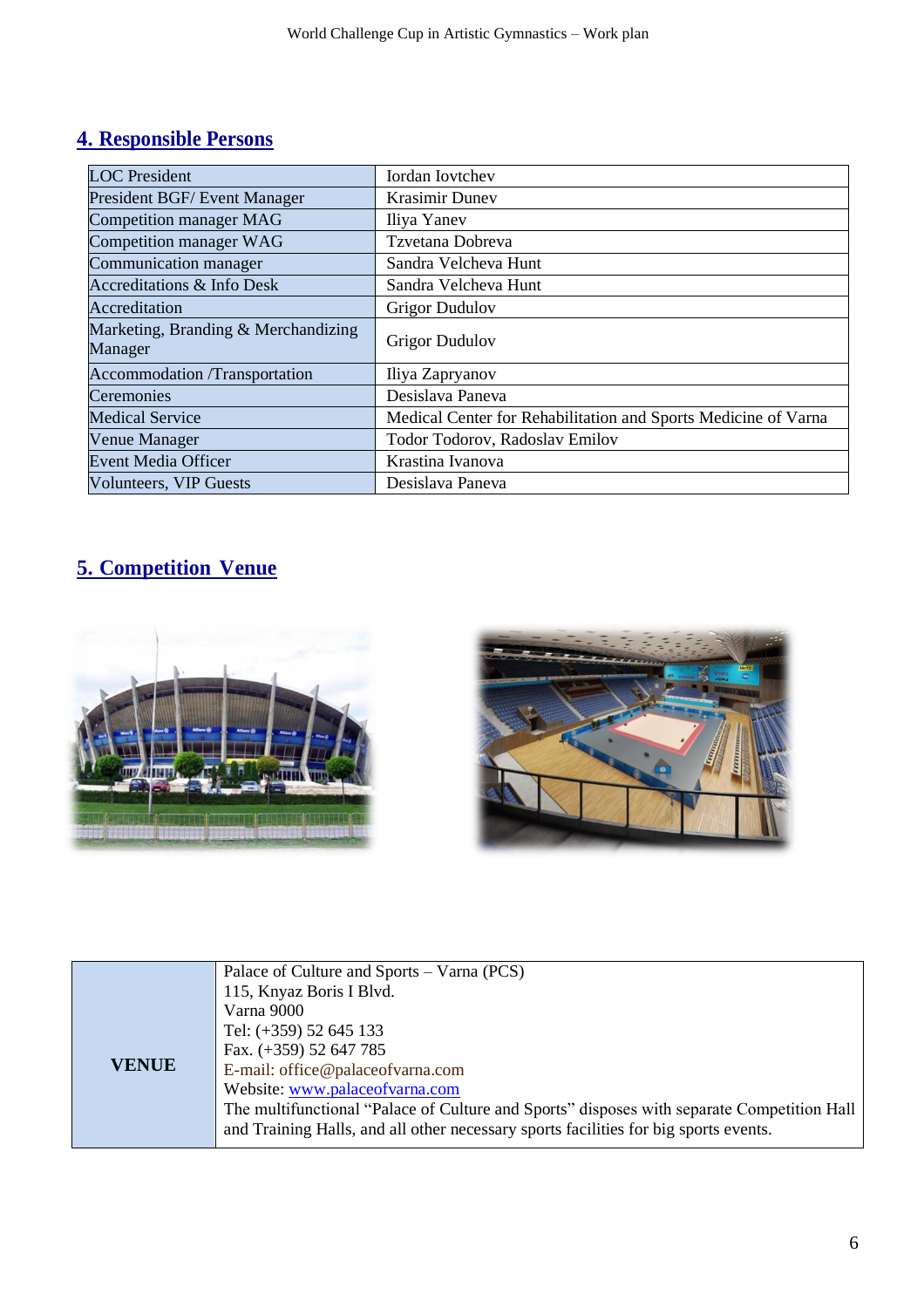# <span id="page-6-0"></span>**6. General Programme**

| Monday,<br>May 23<br>All day                                                                                                                                                                                                                                 | Arrival of Delegations                                                                                                                                                                                                                                                               | <b>PCS</b><br>(Palace of Culture<br>and Sports) |
|--------------------------------------------------------------------------------------------------------------------------------------------------------------------------------------------------------------------------------------------------------------|--------------------------------------------------------------------------------------------------------------------------------------------------------------------------------------------------------------------------------------------------------------------------------------|-------------------------------------------------|
| Tusday,<br>May 24<br>All day<br>$9:00 - 12:00$<br>$14:00 - 18:30$                                                                                                                                                                                            | Arrival of Delegations<br>Free Training<br>Free Training                                                                                                                                                                                                                             | <b>PCS</b>                                      |
| Wednesday,<br><b>May 25</b><br>All day<br>$15:00 - 16:30$<br>$20:00 - 21:30$                                                                                                                                                                                 | Training and Podium Training<br>Judges Instruction (Scoring System)<br>Orientation meeting                                                                                                                                                                                           | <b>PCS</b><br><b>PCS</b><br>Hotel Apollo        |
| Thursday,<br><b>May 26</b><br>$11:00 - 12:30$<br>$11:00 - 12:30$<br>$14:00 - 17:40$                                                                                                                                                                          | Judges Meeting MAG (Instruction and Draw for Qualifications)<br>Judges Meeting WAG (Instruction and Draw for Qualifications)<br>MAG - Qualifications: FX, PH, SR and WAG - Qualifications: VT, UB                                                                                    | <b>PCS</b>                                      |
| Friday,<br><b>May 27</b><br>$12:00 - 12:30$<br>$12:00 - 12:30$<br>$14:00 - 17:40$                                                                                                                                                                            | Judges Meeting MAG (Roll Call)<br>Judges Meeting WAG (Roll Call)<br>MAG - Qualifications: VT, PB, HB and WAG - Qualifications: BB, FX                                                                                                                                                | <b>PCS</b>                                      |
| Saturday,<br>May 28<br>$11:30 - 13:00$<br>$11:30 - 13:00$<br>$13:30 - 14:05$<br>$14:05 - 14:12$<br>$14:12 - 14:50$<br>$14:50 - 14:57$<br>$14:57 - 15:32$<br>$15:32 - 15:39$<br>$15:39 - 16:17$<br>$16:17 - 16:24$<br>$16:24 - 16:59$<br>$16:59 - 17:06$      | Judges Meeting WAG<br>Judges Meeting MAG<br>$MAG - Final: FX$<br>Award Ceremony MAG - FX<br>WAG - Final: VT<br>Award Ceremony WAG - VT<br>MAG - Final: PH<br>Award Ceremony MAG - PH<br>WAG - Final: UB<br>Award Ceremony WAG - UB<br>$MAG - Final: SR$<br>Award Ceremony MAG - SR   | <b>PCS</b>                                      |
| Sunday,<br><b>May 29</b><br>$12:30 - 13:00$<br>$12:30 - 13:00$<br>$13:30 - 14:08$<br>$14:08 - 14:15$<br>$14:15 - 14:50$<br>$14:50 - 14:57$<br>$14:57 - 15:35$<br>$15:35 - 15:42$<br>$15:42 - 16:17$<br>$16:17 - 16:24$<br>$16:24 - 16:59$<br>$16:59 - 17:06$ | Judges Meeting WAG<br>Judges Meeting MAG<br>MAG - Final: VT<br>Award Ceremony MAG - VT<br>$WAG - Final: BB$<br>Award Ceremony WAG - BB<br>$MAG - Final: PB$<br>Award Ceremony MAG - PB<br>WAG - Final: FX<br>Award Ceremony WAG - FX<br>$MAG - Final: HB$<br>Award Ceremony MAG - HB | <b>PCS</b>                                      |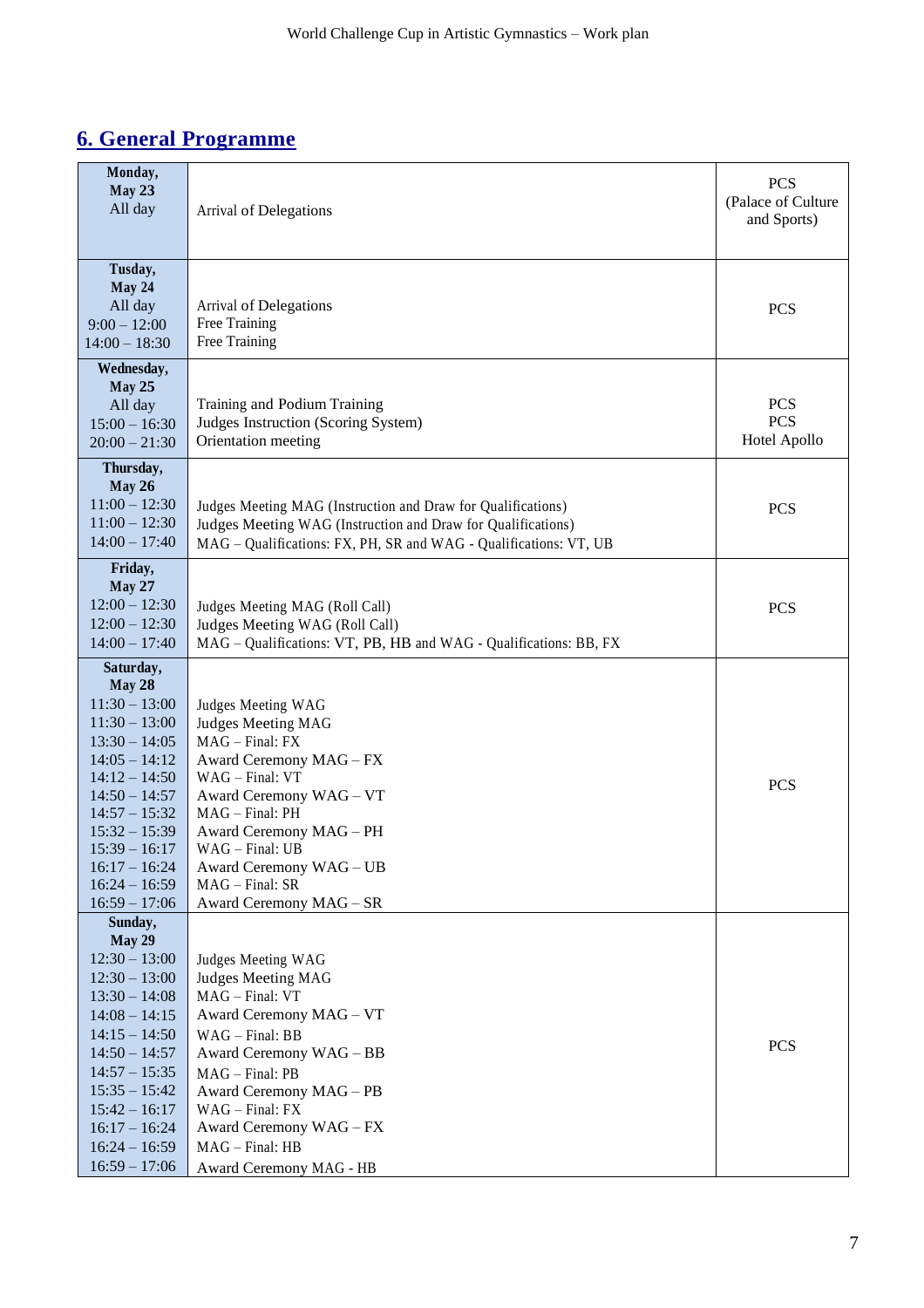| Monday,<br>May 30 | Departure of Delegations | from Hotels |
|-------------------|--------------------------|-------------|
| All day           |                          |             |

#### <span id="page-7-0"></span>**7. Organizing Comittee office**

The main LOC office will be in operation from half an hour before the start of all training, warm-up, and competition times until half an hour after the last training session and one hour after the competition.

#### <span id="page-7-1"></span>**8. Information Desk**

Information desk will be set up at the Palace of Culture and Sports. Dates and times of operation are also listed below:

Dates: May 24 – May 29, 2022

Opening Time: 30 minutes prior to the start of training, warm-up, or competition. Closing Time: 30 minutes after the last training session and competition.

#### <span id="page-7-2"></span>**9. Delegation Boxes**

<span id="page-7-4"></span><span id="page-7-3"></span>All participants must strictly respect the access of the areas that are allowed to them. INFORMATION DESK – NO BOXES – All the information will be send on email and on WhatsApp.

#### <span id="page-7-5"></span>**10. Competition Format and Participation**

The Apparatus World Challenge Cup competitions consist of:

- **Oualifications**
- Apparatus Finals

Qualifications:

- Participation is limited to 2 gymnasts per NF on each apparatus.
- FIG Apparatus Finals rules will be applied for vault.
- In case of a tie at any place, the tie-breaking rules as set up in the Technical Regulations, Section 2 be applied.

#### **1 st day: Thursday, May 26 th, MAG & WAG Qualifications Day I**

Maximum 2 gymnasts per NF on each apparatus





**WAG**



**2 ndday: Friday, May 27 th , MAG & WAG Qualifications Day II**

Maximum 2 gymnasts per NF on each apparatus



**WAG**

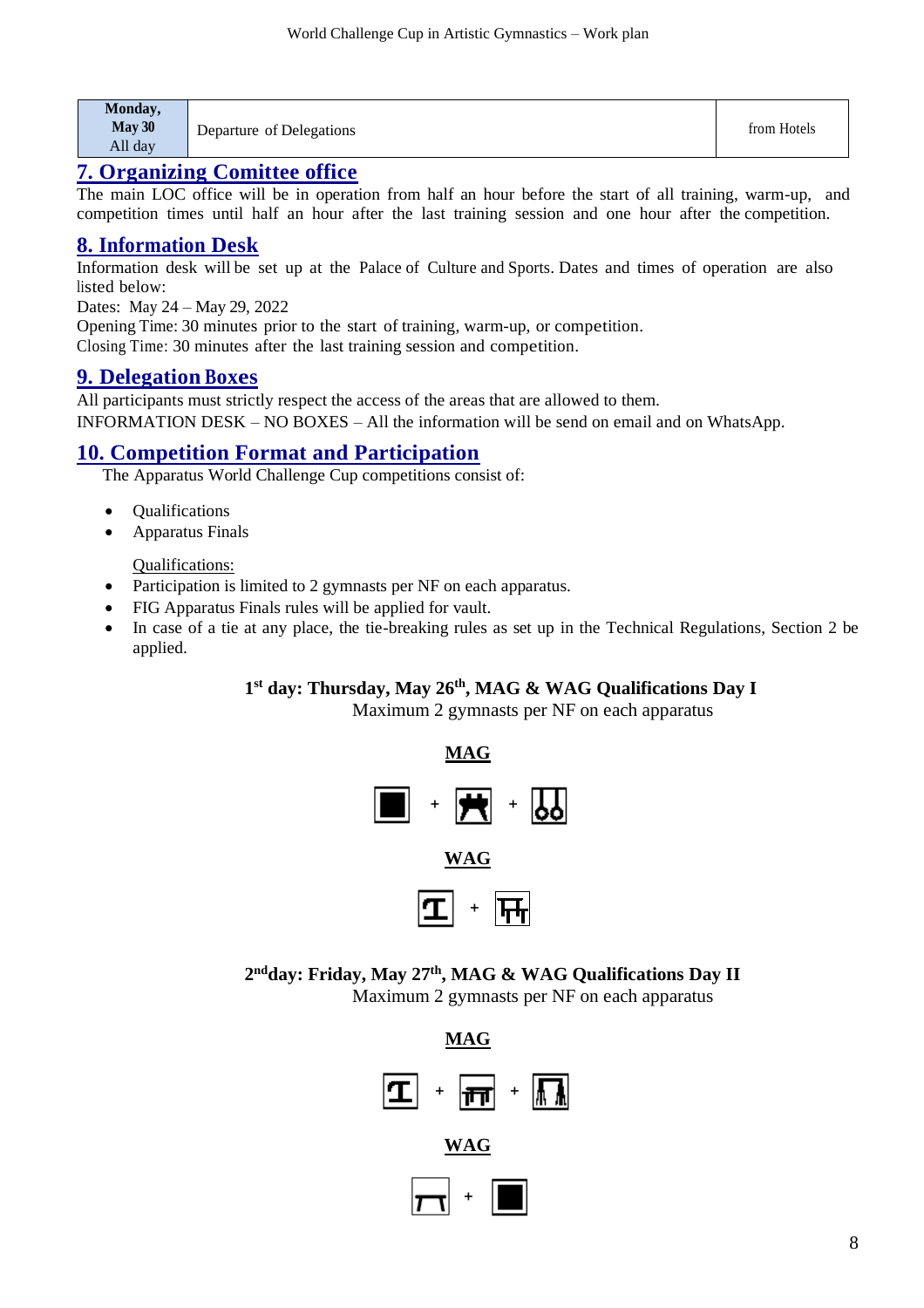Finals:

- The best eight gymnasts per apparatus from the qualifications qualify for the Finals
- Participation is limited to 2 gymnasts per NF and each apparatus.
- In addition to the 8 finalists, if the Organizing Member Federation is not represented in the Finals (men or women), it has the right of maximum 2 wild cards as follows (1 man and 1 woman gymnast only at one apparatus each)These "Wild Card Gymnasts" must have participated at the respective apparatus in the qualification. "Wild Card Gymnasts" will receive medals prize money
- FIG Apparatus Finals rules will be applied for vault.
- In case of a tie at any place, the tie-breaking rules as set up in the Technical Regulations, Section 2, shall be applied.

#### **3 rd day: Saturday, May 28 th MAG & WAG Apparatus Finals Day I**

8 gymnasts competing on each apparatus, maximum 2 gymnasts per national federation



#### **4 th day: Sunday, May 29th MAG & WAG Apparatus Finals Day II**

8 gymnasts competing on each apparatus, maximum 2 gymnasts per national federation



• The starting order for the MAG & WAG finals will take place during the orientation meeting.

#### <span id="page-8-0"></span>**11. Apparatus supplier**

The apparatus supplier of this edition of World Challenge Cup in Artistic Gymnastics is SPIETH.

# <span id="page-8-1"></span>**12. Training Schedule**

The official training schedules for the events are attached for your consideration *Please note: No podium training is available on May 24<sup>th</sup>.* 

The training schedules have been structured as follows:

- Tuesday, May  $24^{\text{th}}$ : 9:00 12:00 and 14:00 18:30
- Wednesday, May  $25^{th}$ : 9:00 18:00
- Thursday, May  $26^{th}$ : 9:00 13:00 and  $14:00 18:00$
- Friday, May  $27^{\text{th}}$ :  $8:30 13:00$  and  $13:30 18:00$
- Saturday, May  $28^{th}$ : 8:30 10:30 and 11:00 17:00
- Sunday, May  $29^{th}$ : 8:30 10:30 and  $11:00 17:00$

#### <span id="page-8-2"></span>**13. Official Podium Training:**

<span id="page-8-3"></span>• For MAG & WAG on Thursday, May 25th from 9:00 to 13:00 Session I and from 14:00 to 18:00 Session II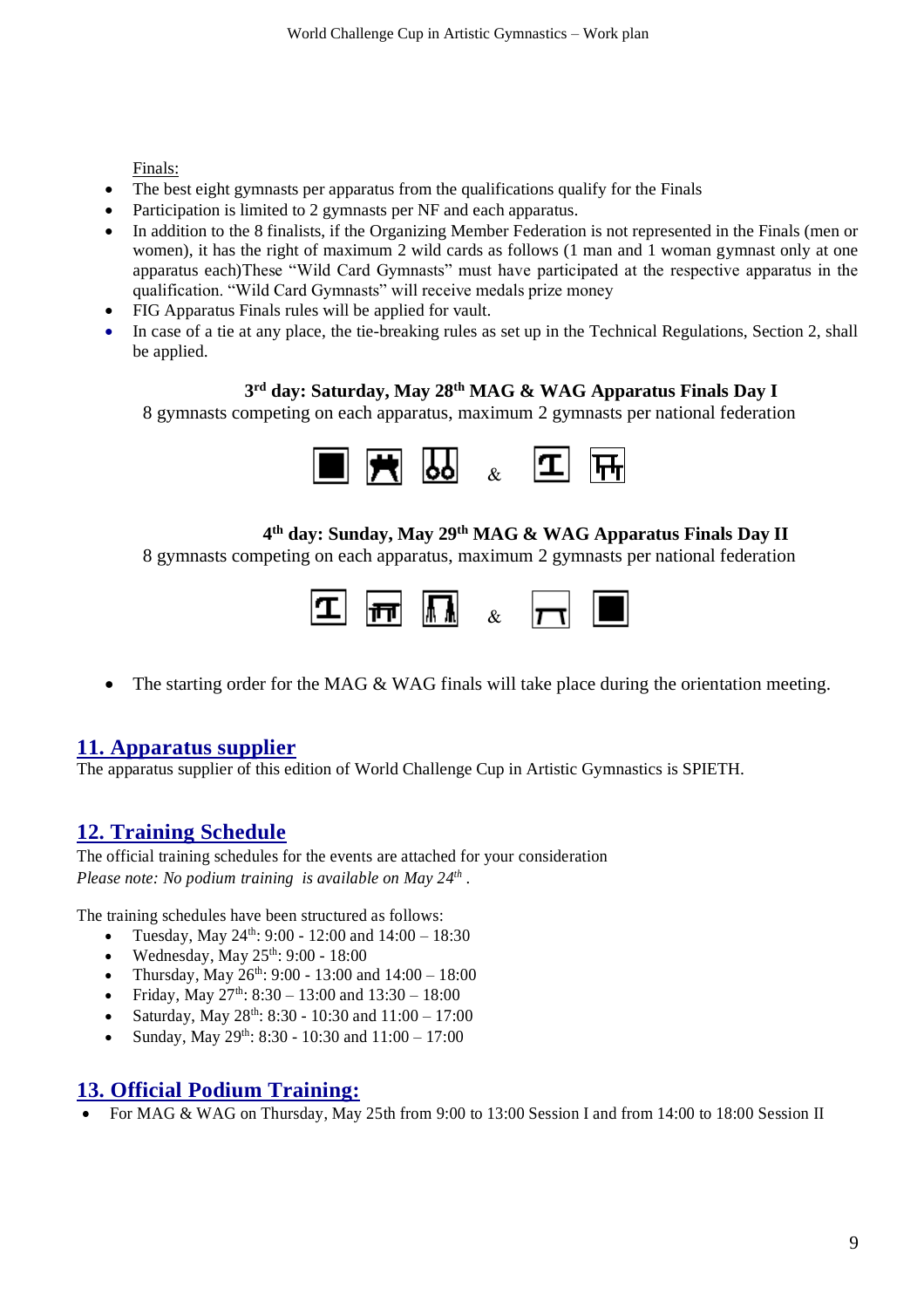# **14. Competition Schedule**

The detailed time schedules for the competition are enclosed The competition schedules have been structured as follows:

- Thursday, May  $26<sup>th</sup> 14:00 17:13 MAG Qualifications: FX, PH, SR and WAG Qualifications: VT, BB$
- Friday, May  $27<sup>th</sup>$ : 14:00 17:13 MAG Qualifications: VT, PB, HB and WAG Qualifications: UB, FX
- Saturday, May  $28^{th}$ : 13:30 17:06 Apparatus Finals Day I
- Sunday, May  $29^{th}$ : 13:30 17:06 Apparatus Finals Day II

#### <span id="page-9-0"></span>**15. Accreditations**

The accreditation is personal, non transferable and compulsory to control access to training, competition hall, functions and official transport. It identifies individuals participating in the World Challenge Cup and ensures controlled access to each area. All participants and officials are required at all times, to wear Accreditation Cards and respect those personnel responsible for monitoring entry.

Accreditation will take place upon arrival at Palace of Culture and Sports Heads of Delegations are requested to bring:

- Passports of all members of the delegation
- Insurances of all members of the delegation
- National anthem and national flag confirmation
- Competitor's music WAG (CD or USB 1copy)
- Proof for full payment of the costs due to the LOC
- Transport Departure
- License of the gymnast
- Individual declaration of honor on the absence of symptoms for at least 14 days per delegate.

The FIG Accreditation Rules will be strictly applied, notably as far as the number of accreditations per federations is concerned. Any additional person is considered as a spectator. Accreditations will not be delivered unless all financial and insurance obligations have been met.

Copies of the delegation member's valid passport will be made by the OC. Please refer to the FIG license rules for further information.

In case of lost or stolen accreditation, the Organising Committee must be informed immediately to block the accreditation. Lost or stolen accreditations may be replaced at the charge of the card holder ( $\epsilon$  50).

The FIG Accreditation rules have to be strictly respected. This accreditation may not be transferred during an event.

#### <span id="page-9-1"></span>**16. Insurance**

The Host Federation, the Organizing Committee and the FIG will not be held responsible for any liabilities in case of accidents, illness, repatriation and the like. The FIG Technical Regulations foresee that all participating Federations are responsible for making their own arrangements to have the necessary valid insurance coverage against illness, accidents and for repatriation for all the members of their Delegation. The LOC will subsequently offer insurance at the Federations own charge as follows: 10 EUR per person/day.

#### <span id="page-9-2"></span>**17. Competition Numbers**

The competition numbers will be provided to the head of delegetions by the O.C. at the Orientation meeting. The numbers are to be firmly attached to the competition attire during the whole competition.

#### <span id="page-9-3"></span>**18. Music - WAG**

The following information must be written on the CD:

- The name of the gymnast
- The 3 capitalized letters used by FIG for the country code
- The name of the composer and
- The name of the title of the music
- The CD/USB must be timed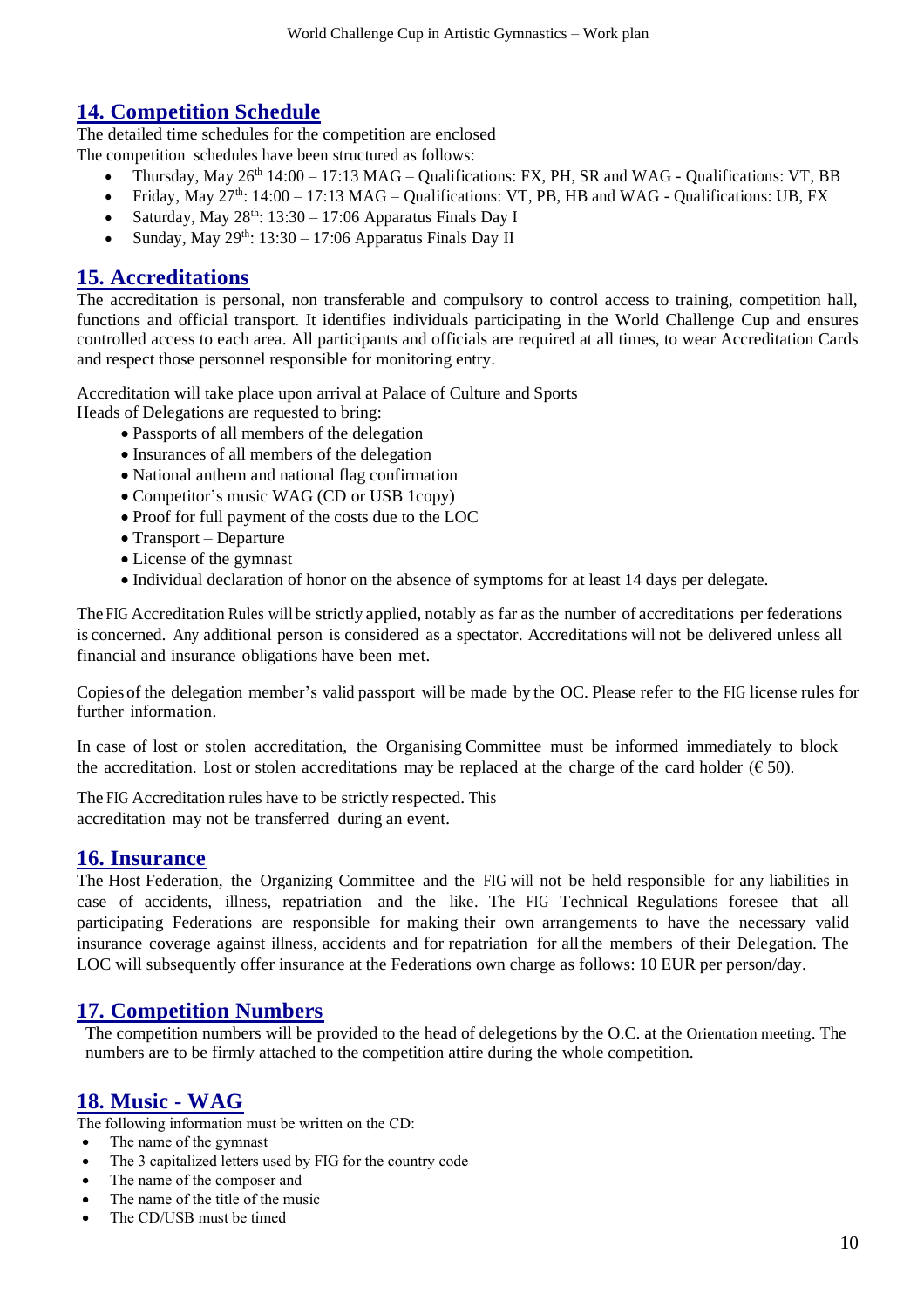# <span id="page-10-0"></span>**19. Orientation Meeting**

The Orientation Meeting will be held on Wednesday, 30th from 20:00 to 21:30 at Apollo Hotel. The presence of the participating NF to the orientation meeting is mandatory. Delegations have to attend this meeting with a maximum of 2 accredited members per delegation. Please note that judges may not represent their Federation at the Orientation Meeting.

# <span id="page-10-1"></span>**20. Judges' Meetings and draw of lots**

#### **For MAG Competition:**

Judges' instruction (Scoring System) – on Wednesday, May 25<sup>th</sup> at 15:00 Judges' instruction and draw of lots for Qualifications, Day I – on Thursday, May 26<sup>th</sup> at 11:00 Judges' instruction for Qualifications, Day II - on Friday, May 27<sup>th</sup> at 12:00 Judges' instruction and draw of lots for Apparatus Finals - on Saturday, May 28<sup>th</sup> at 11:30 Judges' instruction for Apparatus Finals - on Sunday, May 29th at 12:30

#### **For WAG Competition:**

Judges' instruction (Scoring System) – on Wednesday, May 25<sup>th</sup> at 15:00 Judges' instruction and draw of lots for Qualifications, Day I - on Thursday, May 26<sup>th</sup> at 11:00 Judges' instruction for Qualifications, Day II - on Friday, May 27<sup>th</sup> at 12:00 Judges' instruction and draw of lots for Apparatus Finals - on Saturday, May 28<sup>th</sup> at 11:30 Judges' instruction for Apparatus Finals - on Sunday, May 29th at 12:30 All participating federations must provide at least one judge with a valid FIG Brevet. Failure to do so will result in a fine of Swiss Francs 2 000,00.

The Judges Meetings will take place in the Palace of Culture and Sports (Judges room)

### <span id="page-10-2"></span>**21. New elements for Artistic Gymnastics**

Please submit the new elements as follows:

- For the MAG 24 hours before the podium training to the FIG Technical Delegate Alvaro Sousa
- For the WAG 24 hours before the podium training to the Technical Delegate Vesna Stare Crnjac

#### <span id="page-10-3"></span>**22. Inquiries procedure**

The inquiries procedure refers to FIG/TR 2022

Inquiries for the Difficulty score are allowed, provided that they are made verbally immediately after the publication of the score or at the very latest before the score of the following gymnast or group is shown. For the last gymnast or group of a rotation, this limit is one minute after the score is shown on the scoreboard. The person designated to receive the verbal inquiry has to note the time of receiving it and this starts the procedure. Only the accredited coaches in the competition area (Artistic Gymnastics) are entitled to submit an inquiry. Late verbal inquiries will be rejected. A NF is not allowed to complain against a gymnast from another federation.

The inquiry will must be confirmed as soon as possible in writing, but within 4 minutes at the latest after the verbal inquiry and will require an agreement of payment of **CHF 300 -** for the first complaint, **CHF 500 -** for the second complaint and **CHF 1'000 -** for the third and subsequent complaint lodged by the NF throughout the event (and not starting from "1" again at each competition phase).. Should the inquiry not be confirmed in writing within 4 minutes, then the procedure will become obsolete.

The inquiries must be examined by the Superior Jury and a final decision (which may not be appealed), must be taken at the very latest:

- At the end of the rotation for the Qualifications, the Team Final and the All-Around Final .
- Before the score of the following gymnast of the same panel is shown for the finals. The detailed procedure is laid down in the respective MAG and WAG Code of Points.

After review of the routine the score is either changed (risen or lowered) or unchanged.

After review of the inquiry, should the final score be higher, this sum will not be invoiced by FIG to the Federation. However, should the final score remain unchanged or be lowered, the sum will be invoiced and transferred to the FIG Foundation for Solidarity.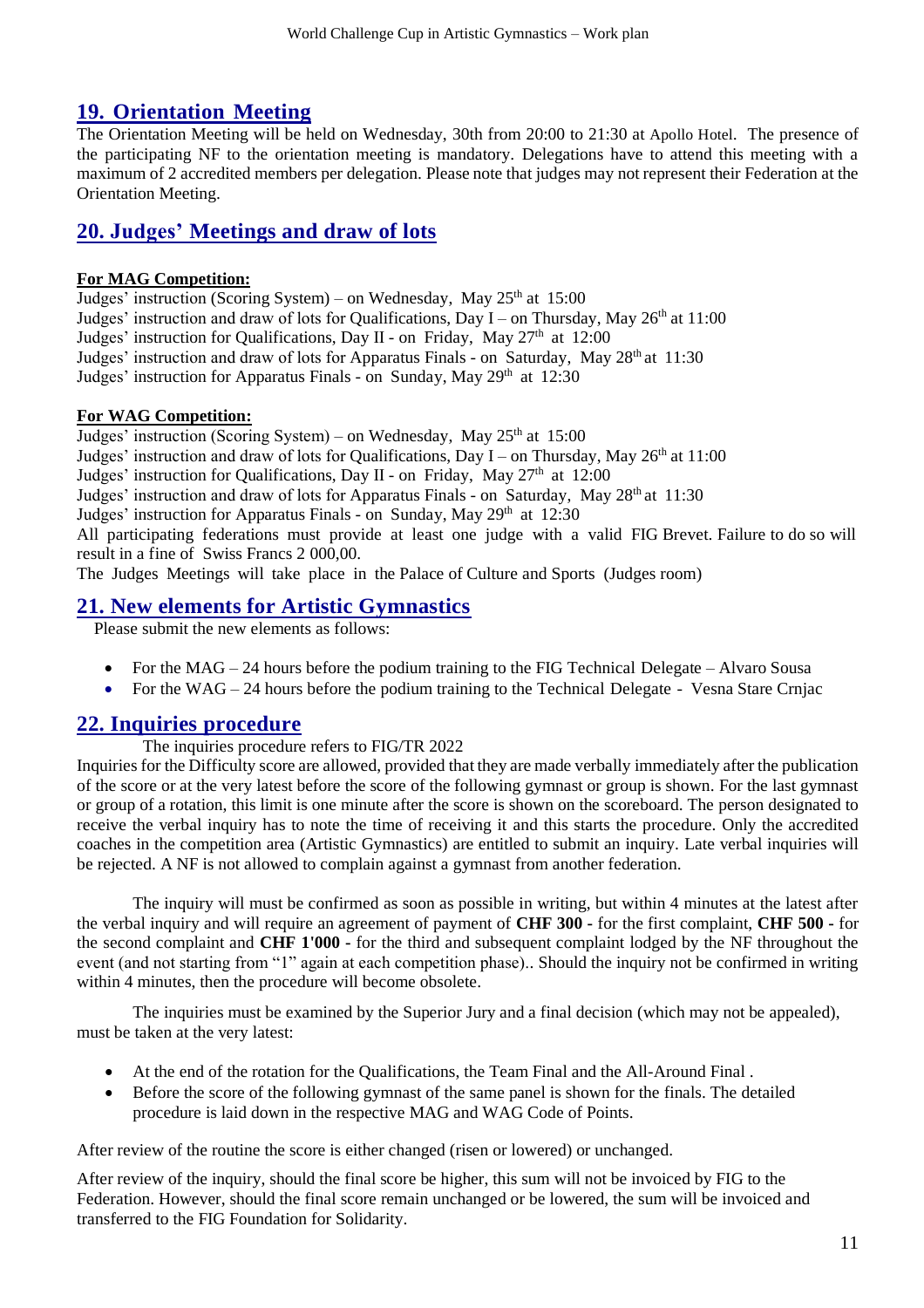#### <span id="page-11-0"></span>**23. Transportation**

Accredited team delegations that will stay at one of the official hotels, book their accommodation through the Organizing Committee, will be provided with local transport from Varna Airport to the official hotels and back. This airport - hotel service will be guaranteed by the Organizing Committee only for delegation who booked their accommodations through the OC.

A shuttle service from the official hotels to the training, and competition venues as well as meals and any other planned activities and back as needed will be available for the local transport of all accredited persons who booked accommodations through the OC.

Shuttle buses will leave the Competition Venue and the Hotels according to the schedule they will follow strictly. **Please be on time!!!**

#### <span id="page-11-1"></span>**24. Meals**

Breakfast and dinner are included in the price of each of the hotels.

Breakfast will be available from 07:30 to 10:00 each day.

The OC will offer a lunch at the competition venue each day from 11:30 to 15:00. Price per lunch/ per person/ per day: 20 euro. This lunch is not compulsory and delegations are free to make alternative arrangement their cost. Credentials and meal tickets must be displayed to access the meals.

Dinner meals will be served between 18:00 and 21:00.

#### <span id="page-11-2"></span>**25. Medical Services**

The Organizing Committee will provide medical services. A special room is marked with "Medical Room".

#### <span id="page-11-3"></span>**26. Doping controls**

Doping control will be organized by the Organizing Committee during this World Challenge Cup in accordance with the valid FIG-WADA Doping Control Regulations. The doping controls may take place at any time during the training, podium training or competition times.

#### <span id="page-11-4"></span>**27. Opening Ceremony**

The Opening Ceremony will take place on Thursday, May 25<sup>th</sup> from 13:00. All delegation members are invited to present at the Opening Ceremony.

Minimum one gymnasts from each Delegation may be requested to march in. Further detailed information will be given during the Accreditation.

#### <span id="page-11-5"></span>**28. Medal Award Ceremony**

According to the FIG TR (Section 1, Art. 9.3.3), all the gymnasts have to wear their national tracksuits.. Only the medal winners are invited to participate.

The award ceremonies will take place as follow:

#### For MAG:

- For FX Apparatus Final on Saturday, 28<sup>th</sup> of May, at 14:05
- For PH Apparatus Final on Saturday,  $28<sup>th</sup>$  of May, at 15:32
- For SR Apparatus Final on Saturday,  $28<sup>th</sup>$  of May, at 16:59
- For VT Apparatus Final on Sunday,  $29<sup>th</sup>$  of May, at 14:08
- For PB Apparatus Final on Sunday,  $29<sup>th</sup>$  of May, at 15:35
- For HB Apparatus Final on Sunday,  $29<sup>th</sup>$  of May, at 16:59

#### For WAG:

- For VT Apparatus Final on Saturday,  $28<sup>th</sup>$  of May, at 14:50
- For UB Apparatus Final on Saturday,  $28<sup>th</sup>$  of May, at 16:17
- For BB Apparatus Final on Sunday,  $29<sup>th</sup>$  of May, at 14:50
- <span id="page-11-6"></span>• For FX Apparatus Final – on Sunday,  $29<sup>th</sup>$  of May, at 16:17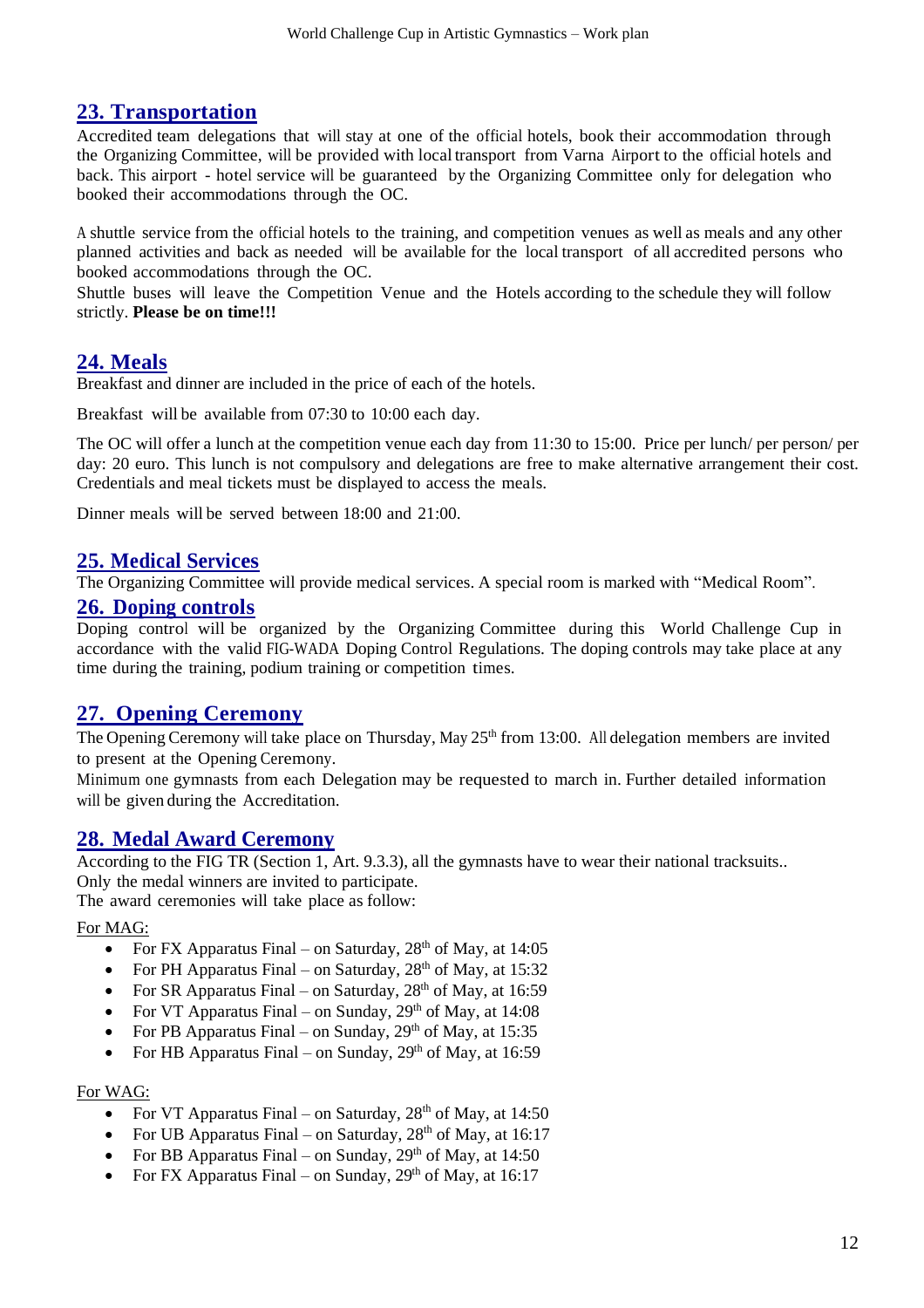## **29. Television**

A live production of the finals will be guaranteed by Host Broadcaster, the name of the chanel is BNT. The competitors will be requested to strictly follow the instructions of the organisers. Specific instructions on this matter will be announced at the Orientation Meeting.

## <span id="page-12-0"></span>**30. Cameras & Video Recording**

All routines/passes will be recorded on digital video cameras. The finals will be live broadcasted on the Bulgarian National Television. Personal video cameras and recording will therefore not be allowed in the competition hall. Pictures can be made from the seats in the competition hall, but without flashes.

### <span id="page-12-1"></span>**31. Prize money**

The following Prize Money will be distributed as follows:

| <b>RANKING</b> | <b>WORLD CHALLENGE CUP</b><br>MAG&WAG |
|----------------|---------------------------------------|
|                | 800 CHF                               |
| 2              | 600 CHF                               |
| 3              | 400 CHF                               |
|                | 300 CHF                               |
|                | 250 CHF                               |
| 6              | <b>200 CHF</b>                        |
| 7              | 150 CHF                               |
|                | 100 CHF                               |

- No prize money, medals and World Challenge Cup points will be given, if there are less than 4 participating Member Federations per apparatus.
- If after application of the tie-breaking rules as set up in the Technical Regulations, Section 2, there is still a tie, the prize money of the tied ranks will be added and divided by the number of ties
- The prize money, free of any deductible taxes, will be distributed in CHF

# <span id="page-12-2"></span>**32. Weather in Varna in September**

• Average high:  $18^\circ$  -  $24^\circ \text{C}$ 

#### <span id="page-12-3"></span>**33. Currency in Bulgaria**

- The currency in Bulgaria is Bulgarian Lev (BGN)
	- $1$  EUR  $\approx$  = 1.95 BGN
	- $1$  USD  $\approx$  1.85 BGN
	- $1$  CHF  $\sim$  = 1.73 BGN

### <span id="page-12-4"></span>**34. Power supply in Bulgaria**

- The voltage in Bulgaria is 220-240 V
- The frequency in Bulgaria is 50-60 Hz

# VARNA WCUP'22 LOC PRESIDENT MR. IORDAN IOVTCHEV